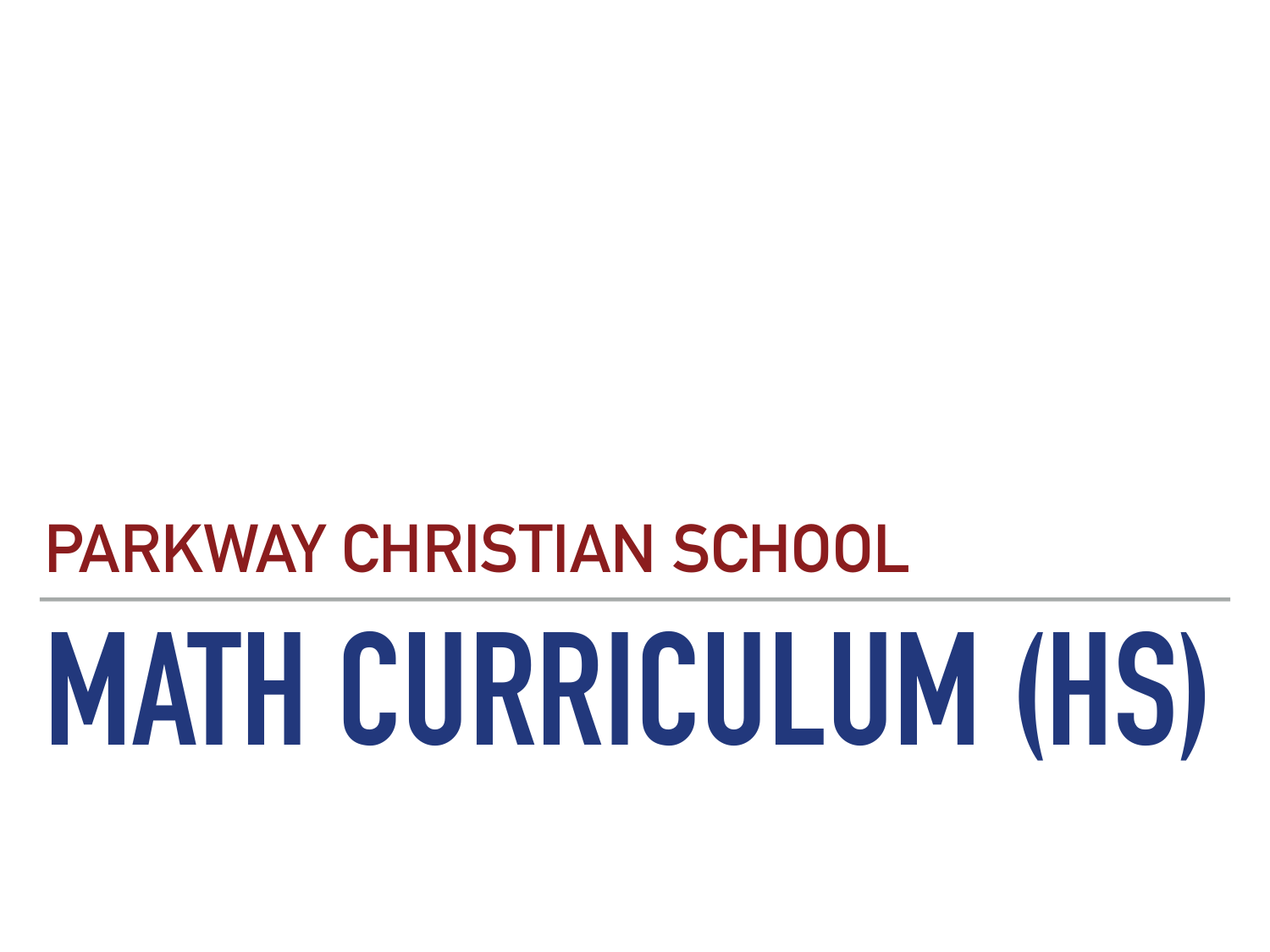‣ The Pre-Algebra course focuses on introductory algebra topics in order to provide students with the foundation in Algebra, Geometry, and problem solving that they will need in the advanced courses. Educators design the course to facilitate the students' transition from the concrete concepts of arithmetic to the abstract concepts of algebra. Teachers present all mathematics from a Biblical Worldview perspective while meeting the framework of the Common Core Standards.

*Textbook*

‣ *Algebra 1/2, Saxon 3rd Edition*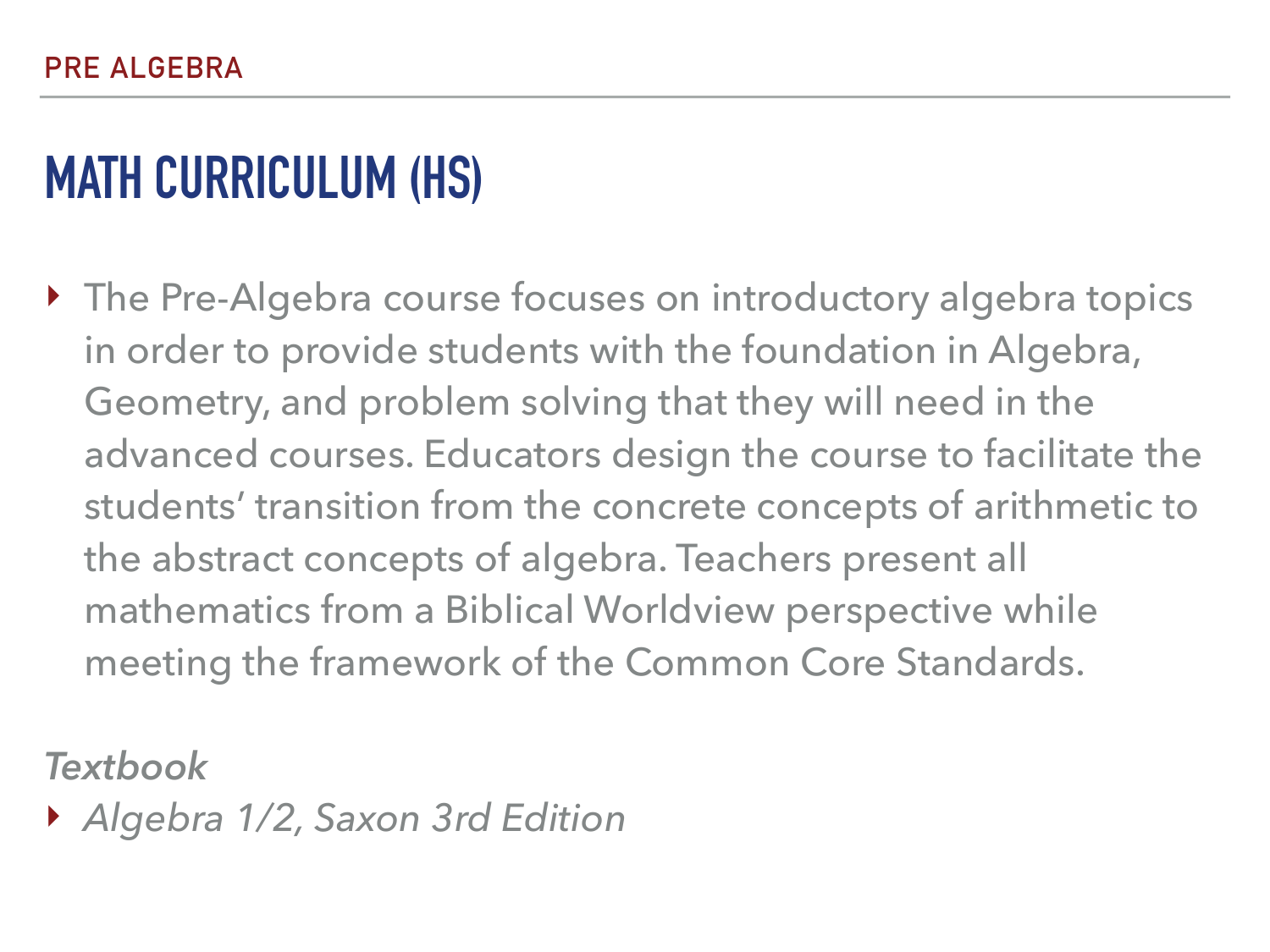‣ Educators organize the content of Algebra 1 around families of functions, with special emphasis on linear and quadratic functions. As students learn about each family of functions, they will learn to represent them in multiple ways: verbal descriptions, equations, tables, and graphs. Students will also learn to model real-world situations using functions in order to solve problems arising from those situations. Teachers present mathematical concepts from a Biblical Worldview perspective while meeting the framework of the Common Core Standards.

### *Textbook*

‣ *Algebra 1, Larson Boswell Kanold Stiff, McDougal Littell 2007*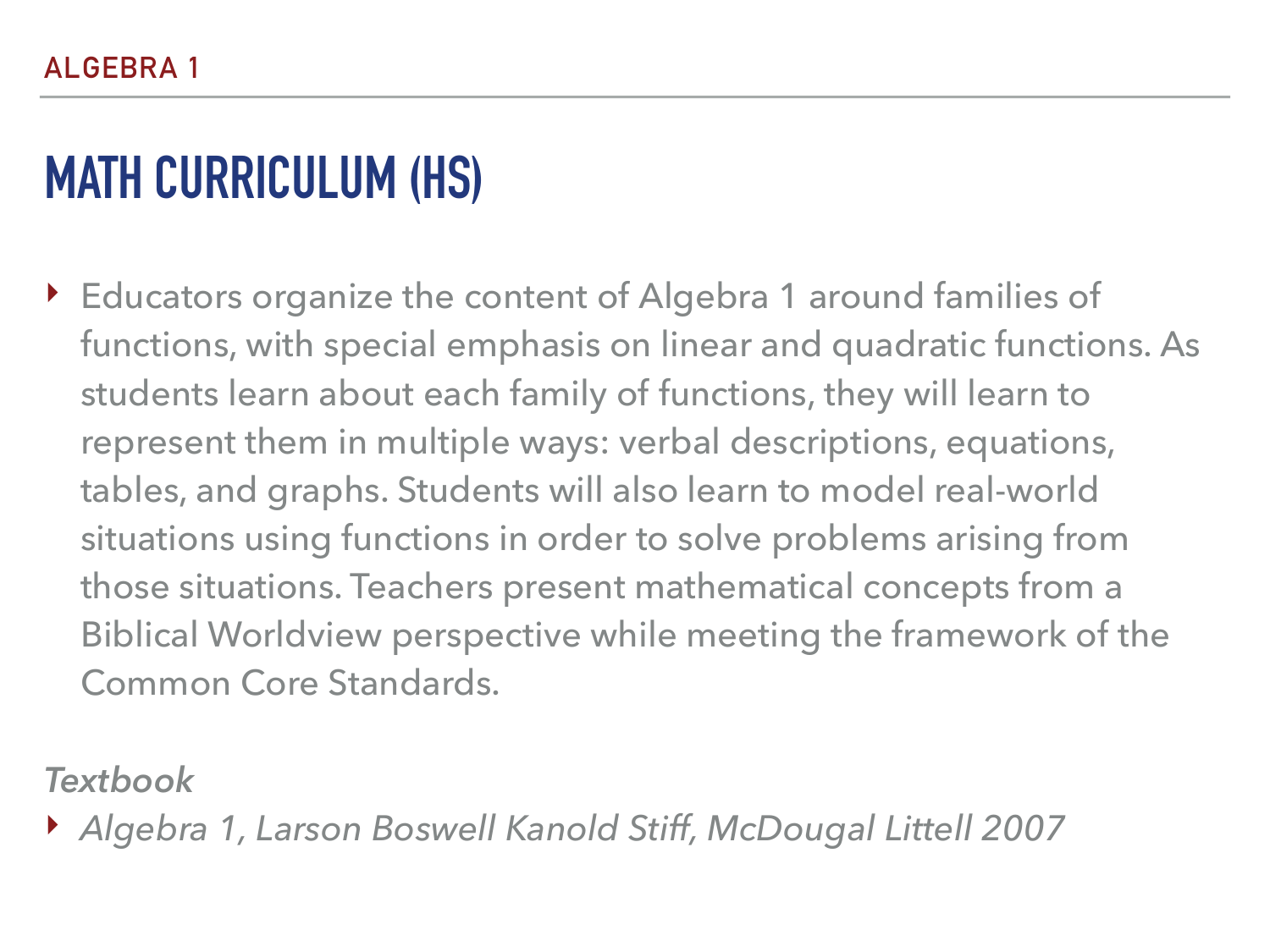‣ This class focuses on plane and solid figures and their properties. A major emphasis is on properties and relationships of triangles as well as using postulates and theorems to solve problems. Educators also introduce coordinate graphing, slope, and linear equations. Students develop "reasoning and problem-solving skills" as they "study topics such as congruence and similarity, and apply properties of lines, triangles, quadrilaterals, and circles." They also "develop 8 problem-solving skills by using length, perimeter, area, circumference, surface area, an volume to solve real-world problems" (McDougal Littell, 2007). Teachers present all mathematical concepts from a Biblical Worldview perspective while meeting the framework of the Common Core Standards.

#### *Textbook*

‣ *Geometry, Larson Boswell Kanold Stiff, McDougal Littell 2007*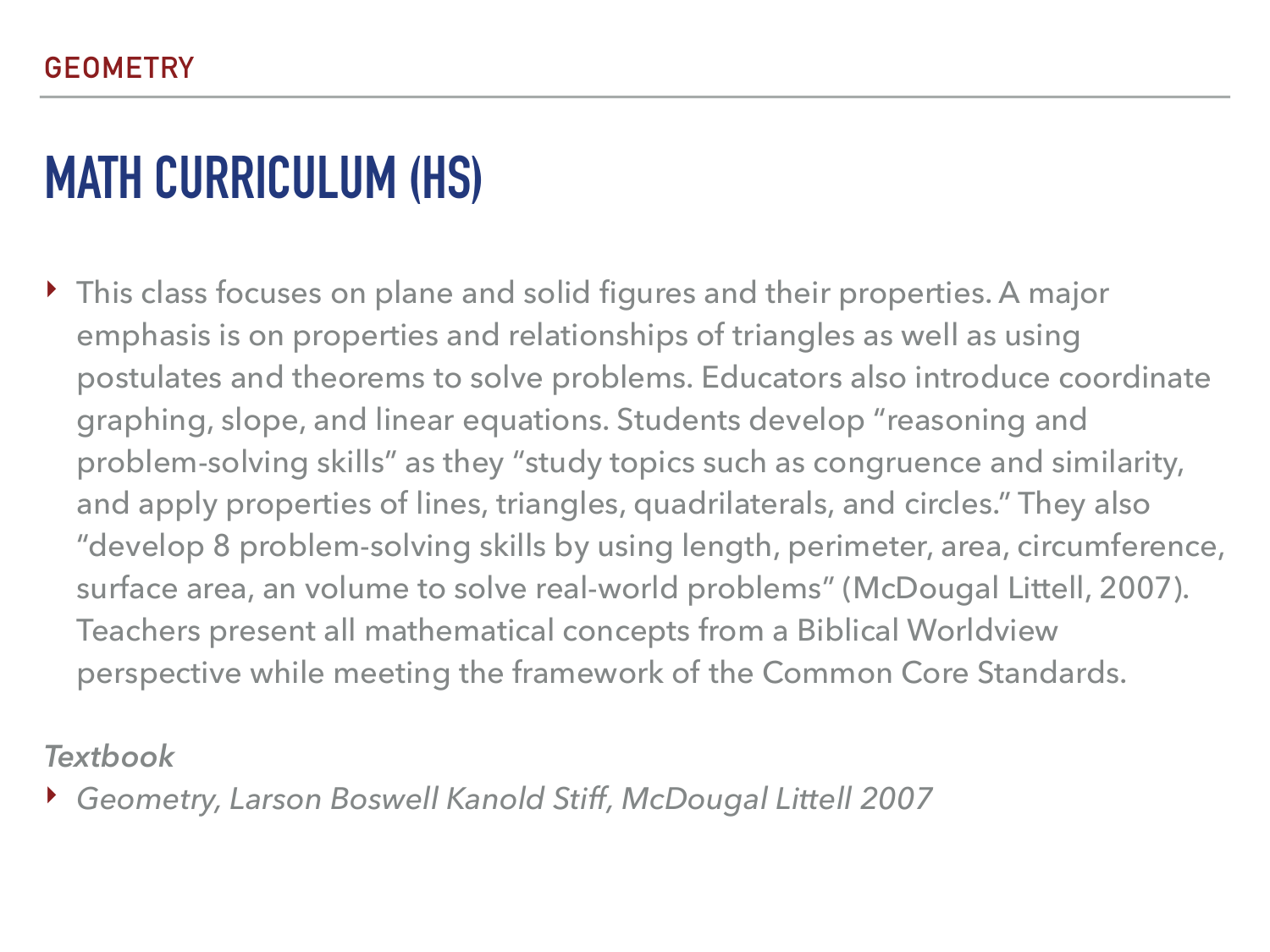‣ This class focuses on plane and solid figures and their properties. A major emphasis is on properties and relationships of triangles as well as using postulates and theorems to solve problems. Educators also introduce coordinate graphing, slope, and linear equations. Students develop "reasoning and problem-solving skills" as they "study topics such as congruence and similarity, and apply properties of lines, triangles, quadrilaterals, and circles." They also "develop problem-solving skills by using length, perimeter, area, circumference, surface area, and volume to solve real-world problems" (McDougal Littell, 2007). Students in the honors course move at an accelerated pace and with greater conceptual depth. Teachers present all mathematical concepts from a Biblical Worldview perspective while meeting the framework of the Common Core Standards.

#### *Textbook*

‣ *Geometry, Larson Boswell Kanold Stiff, McDougal Littell 2007*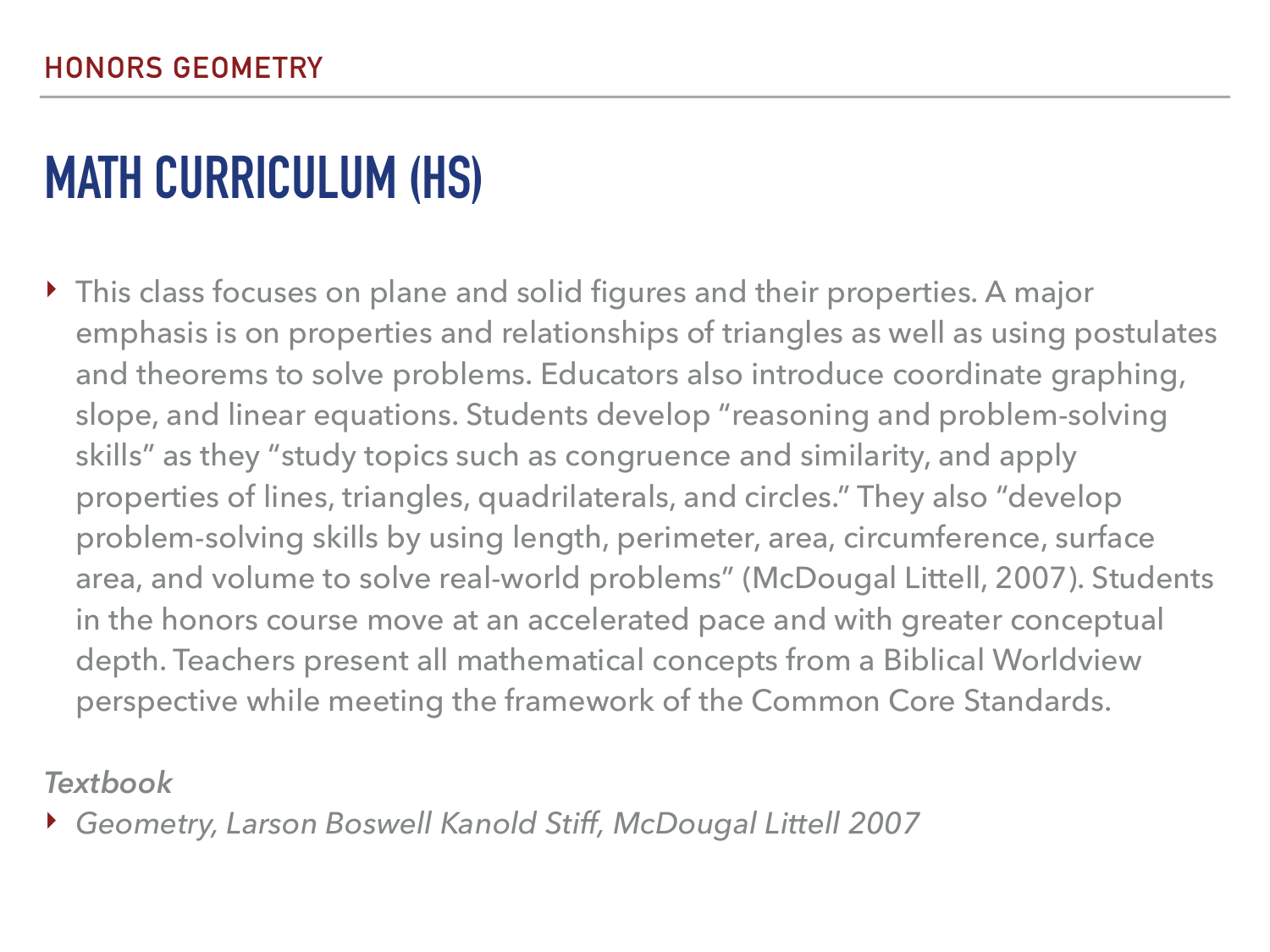‣ Educators organize the content of Algebra 2 around families of functions, including linear, quadratic, exponential, logarithmic, radical, and rational functions. As students study each family of functions, students will learn to represent them in multiple ways: verbal descriptions, equations, tables, and graphs. Students also learn to model real-world situations using functions in order to solve problems arising from those situations. Students in the honors level course move at an accelerated pace and with greater conceptual depth. Teachers present all mathematical concepts from a Biblical Worldview perspective while meeting the framework of the Common Core Standards.

*Textbook*

‣ *Algebra 2, Larson Boswell Kanold Stiff, McDougal Littell 2007*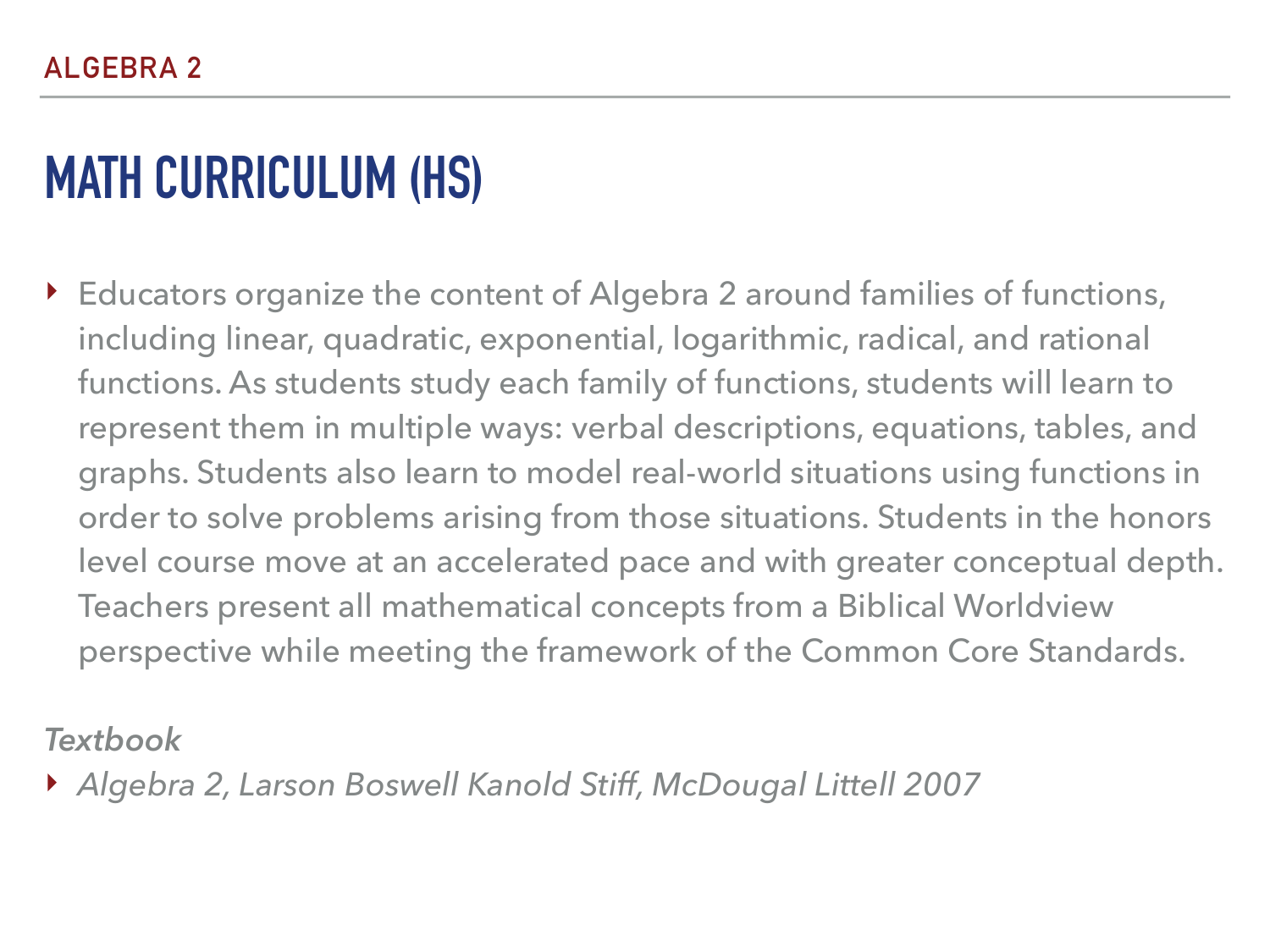‣ Educators organize the content of Algebra 2 around families of functions, including linear, quadratic, exponential, logarithmic, radical, and rational functions. As students study each family of functions, students will learn to represent them in multiple ways: verbal descriptions, equations, tables, and graphs. Students also learn to model real-world situations using functions in order to solve problems arising from those situations. Students in the honors level course move at an accelerated pace and with greater conceptual depth. Teachers present all mathematical concepts from a Biblical Worldview perspective while meeting the framework of the Common Core Standards.

*Textbook* 

‣ *Algebra 2, Larson Boswell Kanold Stiff, McDougal Littell 2007*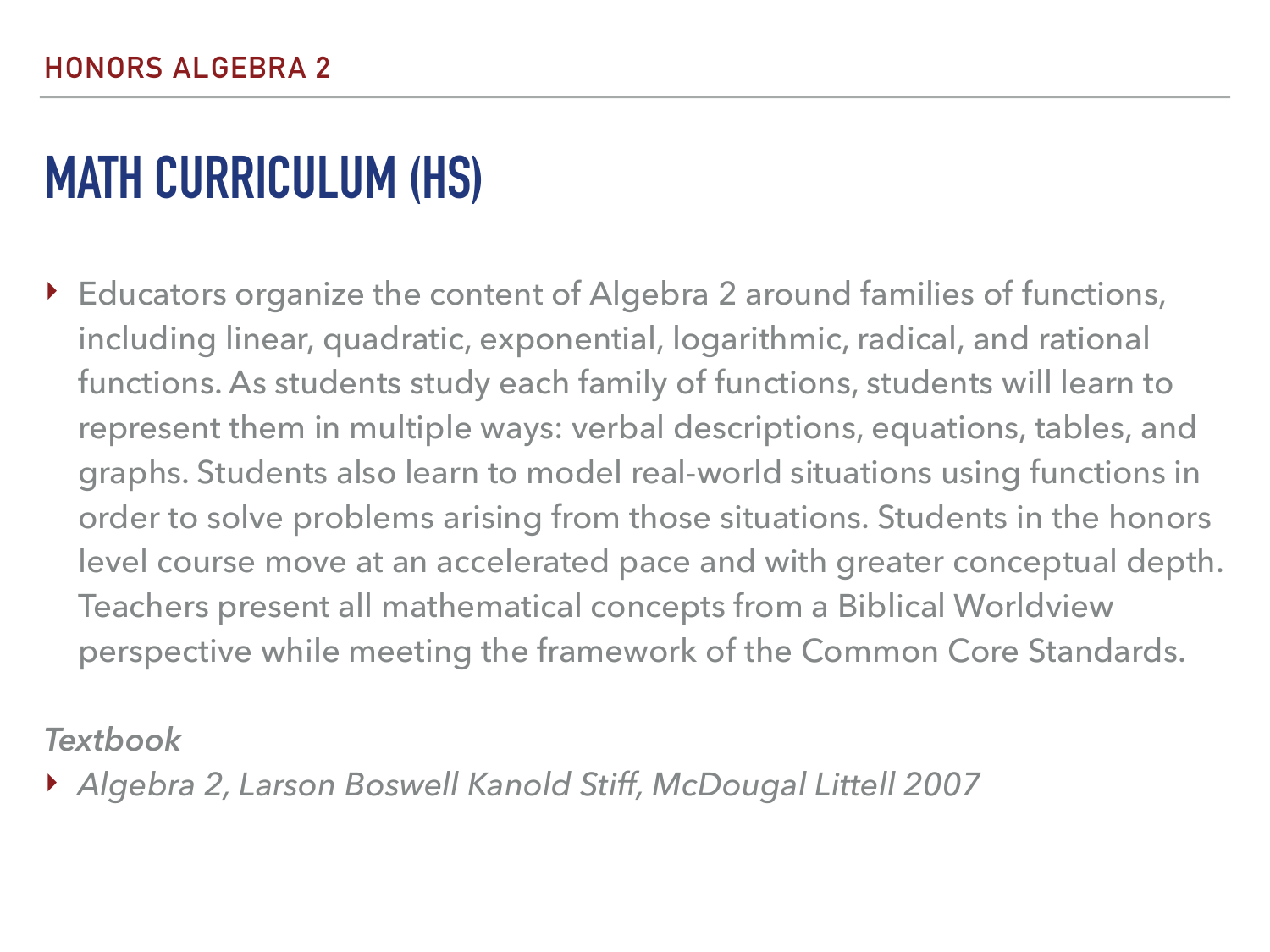▶ Pre-Calculus is a college preparatory course. Students continue to build upon the problem solving foundation built in Algebra 1 & 2 and Geometry. Educators place focus on strengthening algebra skills and understanding functions of all types: linear, quadratic, exponential, logarithmic, cubic, higher order polynomials and rational functions. Additionally, the course spends extensive time building strong trigonometry skills. Through the study of mathematics, students understand that God developed mathematics and that it is the language of science. Teachers present all mathematical concepts from a Biblical Worldview perspective while meeting the framework of the Common Core Standards.

*Textbook* 

‣ *Pre Calculus 7th Edition, Larson and Hostetler*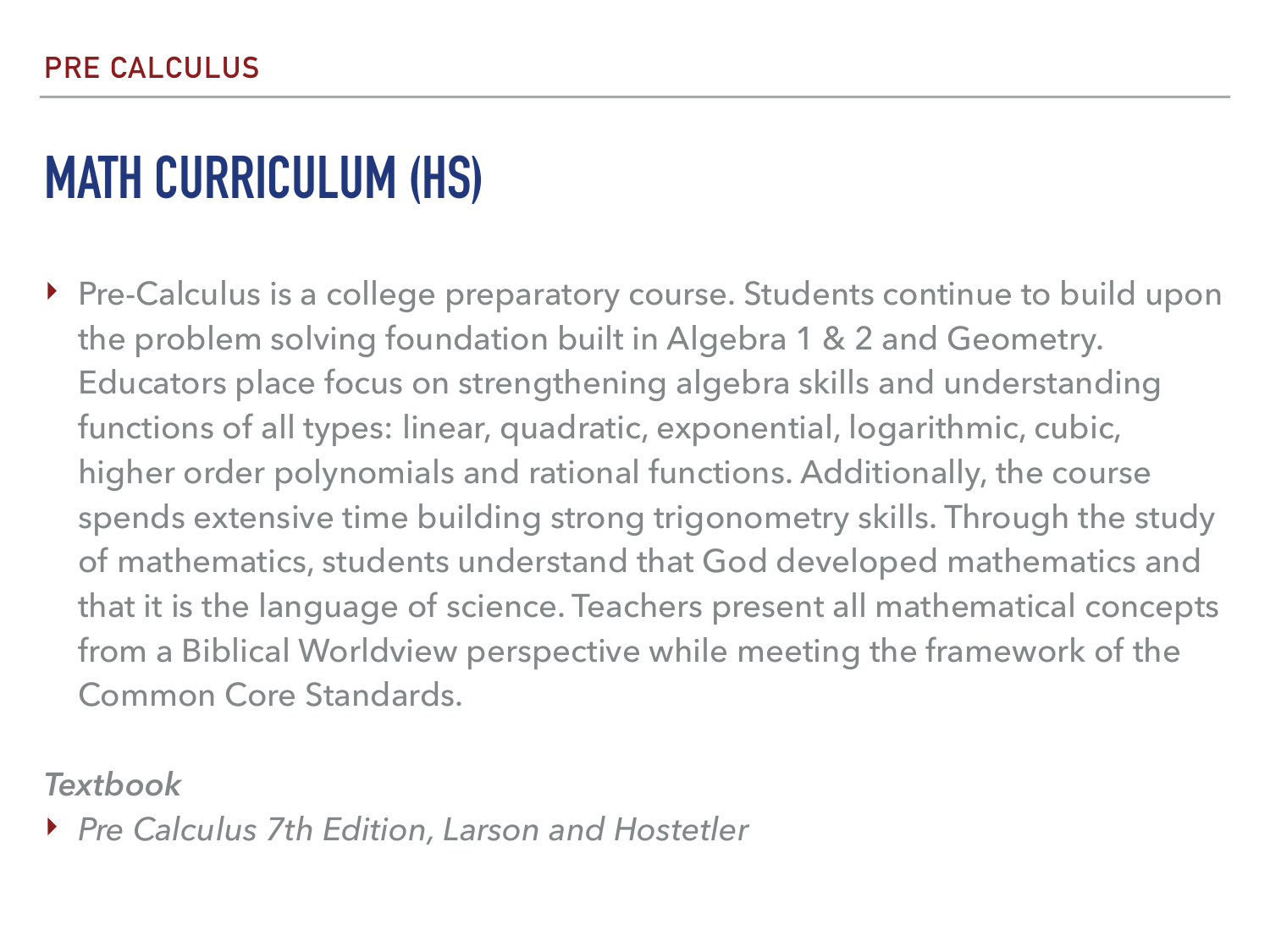‣ Honors Pre-Calculus is a college preparatory course. Students continue to build upon the problem-solving foundation built in Algebra 1 & 2 and Geometry. Topics include functions of all types, trigonometry, conic sections, counting principles, and an introduction to calculus by covering limits and derivatives. Honors Pre-Calculus students move through the content at a brisk pace, and educators expect students to solve the most difficult level of problems. Through the study of mathematics, students understand that God developed mathematics and that it is the language of science. Teachers present all mathematical concepts from a Biblical Worldview perspective while meeting the framework of the Common Core Standards.

*Textbook* 

‣ *Pre Calculus 7 th Edition, Larson and Hostetler*